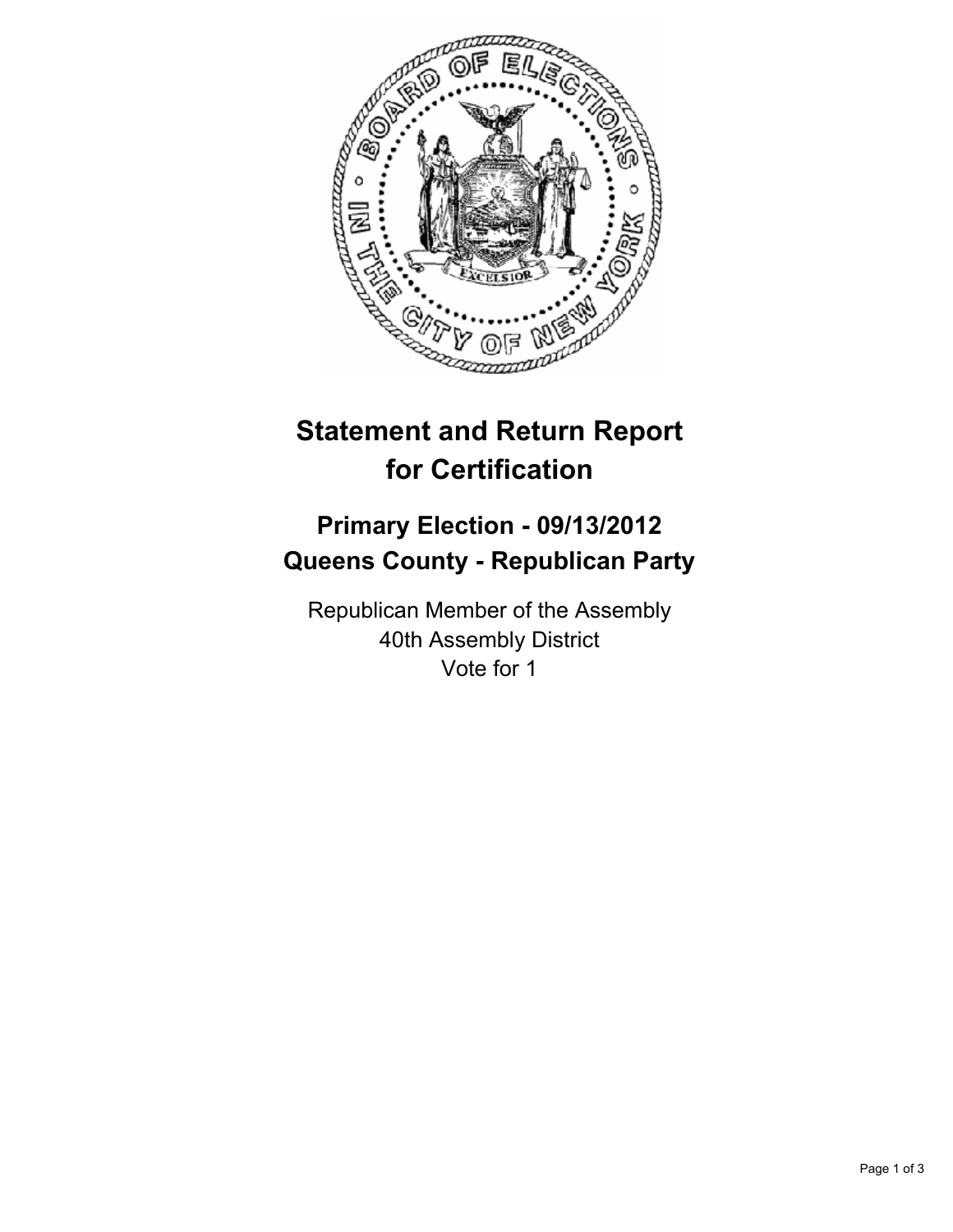

### **Assembly District 40**

| <b>PUBLIC COUNTER</b>                                    | 400 |
|----------------------------------------------------------|-----|
| <b>EMERGENCY</b>                                         | 0   |
| ABSENTEE/MILITARY                                        | 44  |
| FEDERAL                                                  | 0   |
| SPECIAL PRESIDENTIAL                                     | 0   |
| AFFIDAVIT                                                | 2   |
| <b>Total Ballots</b>                                     | 446 |
| Less - Inapplicable Federal/Special Presidential Ballots | 0   |
| <b>Total Applicable Ballots</b>                          | 446 |
| PHILIP GIM                                               | 311 |
| <b>SUNNY HAHN</b>                                        | 120 |
| UNATTRIBUTABLE WRITE-IN (WRITE-IN)                       |     |
| <b>Total Votes</b>                                       | 432 |
| Unrecorded                                               | 14  |